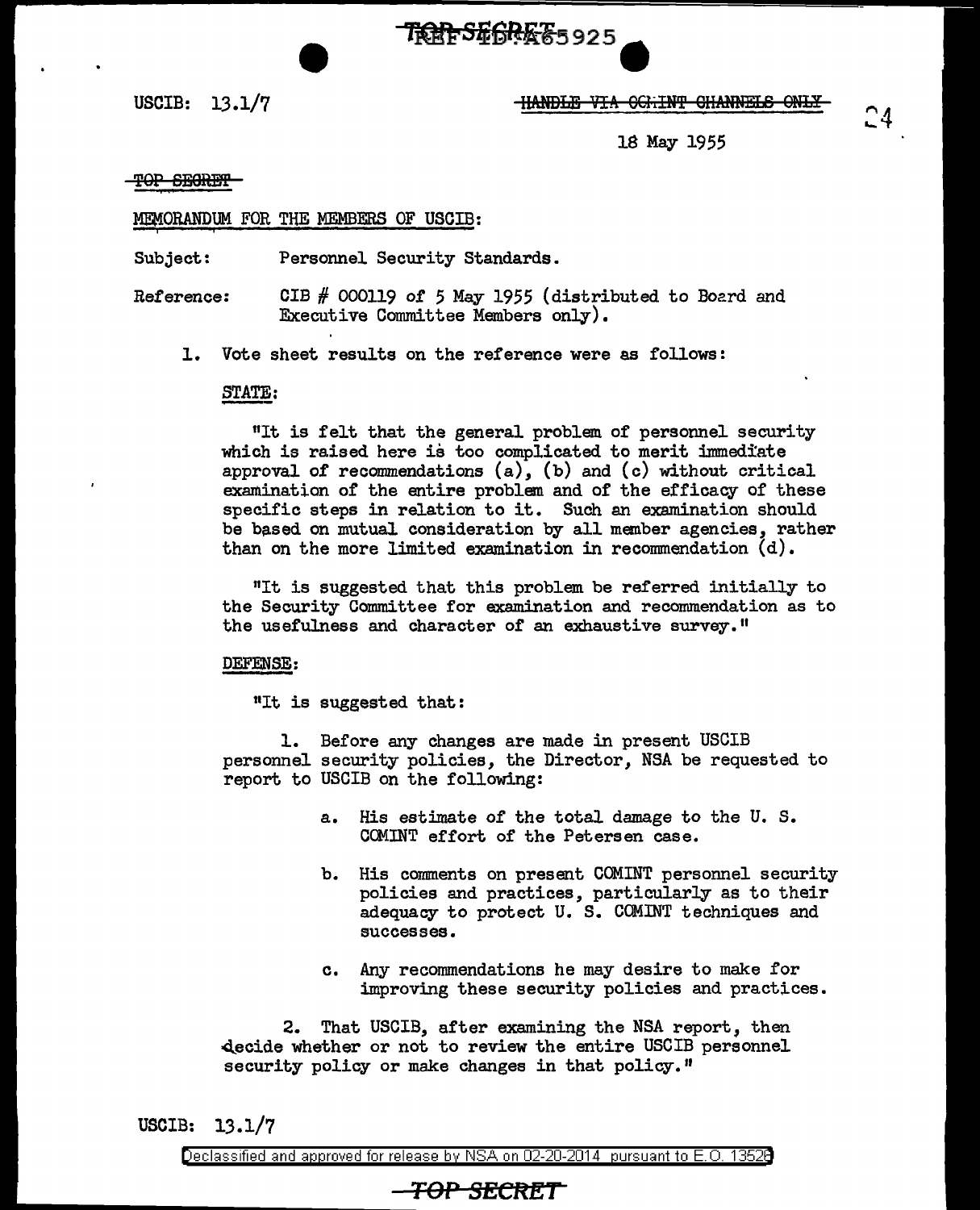USCIB: 13 .1/7

#### TOP SECRET

Subject: Personnel Security Standards.

#### AIR FORCE:

"It is agreed that a review of present COMINT clearance procedures and policies may be in order. The proposal to interrogate six additional investigative references is not considered practicable, however. Nor is it believed desirable to utilize polygraph methods for the screening of military individuals. Inasmuch as it is proposed to study USCIB Directive No. 5 with a view to possible revision and since this will be of concern to the USAF, participation by the Air Force in this study is desired. It is recommended that action relative to CIB #000119 be assigned to USCIB SECCOM."

OF SECRETS 925

#### NAVY:

"Recommend that ad hoc committee make study and submit report for consideration before any other specific steps are taken."

#### CIA:

"This Agency will be glad to designate a representative to sit on the ad hoc committee mentioned in par.  $7(d)$ . "

#### NSA:

"Desire paper be considered at next regular meeting."

#### FBI:

<sup>11</sup>Request receive further consideration in committee."

#### ARMY:

11Para 7 (b), line *3* - Add 'an NAC and' after the word least."

2. In view of the comment by the Defense and NSA Members and after further consultation with their representatives it appears that discussion at USCIB would be desirable before undertaking Committee study of the problems raised by the reference.

USCIB:  $13.1/7$  - 2 -

### *TOP SECRET*